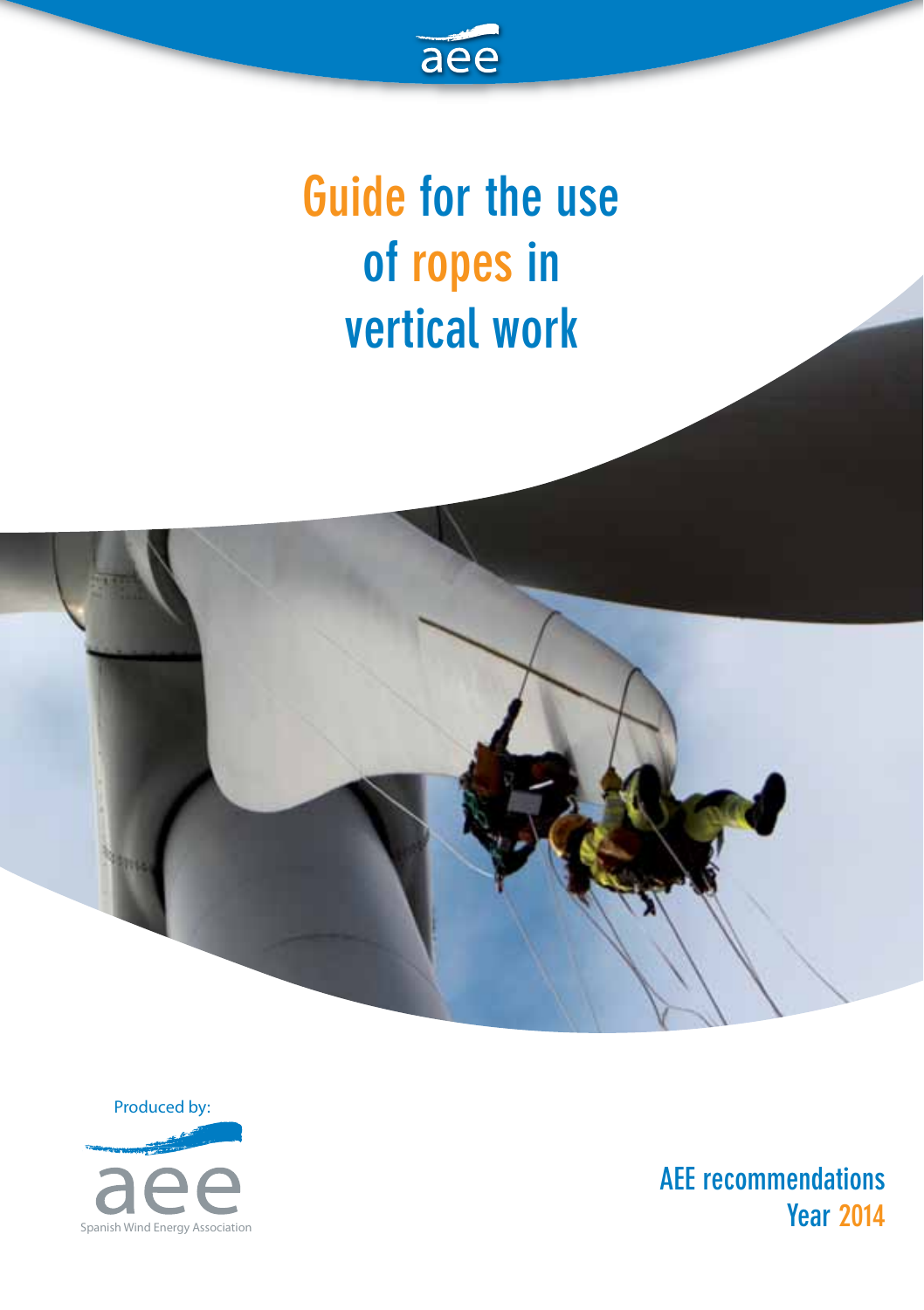|  |                                                                                                                          | Pq. |
|--|--------------------------------------------------------------------------------------------------------------------------|-----|
|  | 1. Background                                                                                                            | 3   |
|  | 2. Objective                                                                                                             | 4   |
|  | 3. Justifying the use of rope work access and positioning techniques                                                     | 5   |
|  | 4. Recommended activities for rope work access and positioning techniques                                                | 7   |
|  | 5. Weather condition considerations                                                                                      | 8   |
|  | 5.1 Wind                                                                                                                 | 9   |
|  | 5.2 Temperature                                                                                                          | 9   |
|  | 5.2.1 Low temperatures                                                                                                   | 10  |
|  | 5.2.2 High temperatures                                                                                                  | 11  |
|  | 5.3 Precipitation                                                                                                        | 11  |
|  | 6. Capacity and competence requirement of workers for using rope<br>work access and positioning equipment and techniques | 12  |

In collaboration with the Working Group on Health and Safety - Vertical work.

AEE would like to show its appreciation to all participating companies that have actively collaborated in the development of this guide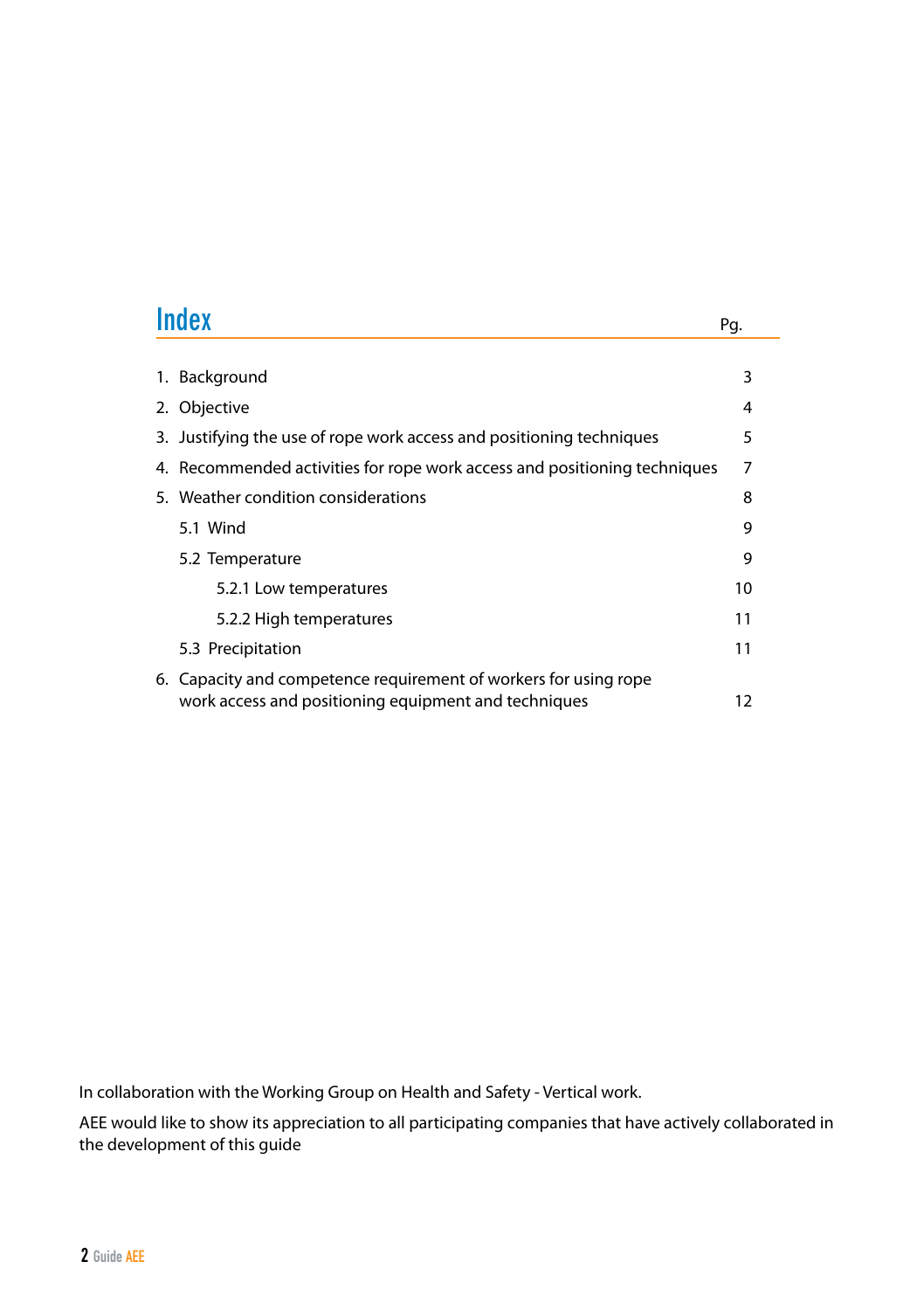## **1. Background**

The use of rope work access and positioning techniques have become increasingly widespread over recent years and, for various reasons, are particularly favoured by the wind sector.

Due to the limitations posed by Royal Decree (RD) 2177/2004 on this type of work, the wind and rope work sectors got together to draw up a series of recommendations to be published in a specially adapted guide for the wind sector.

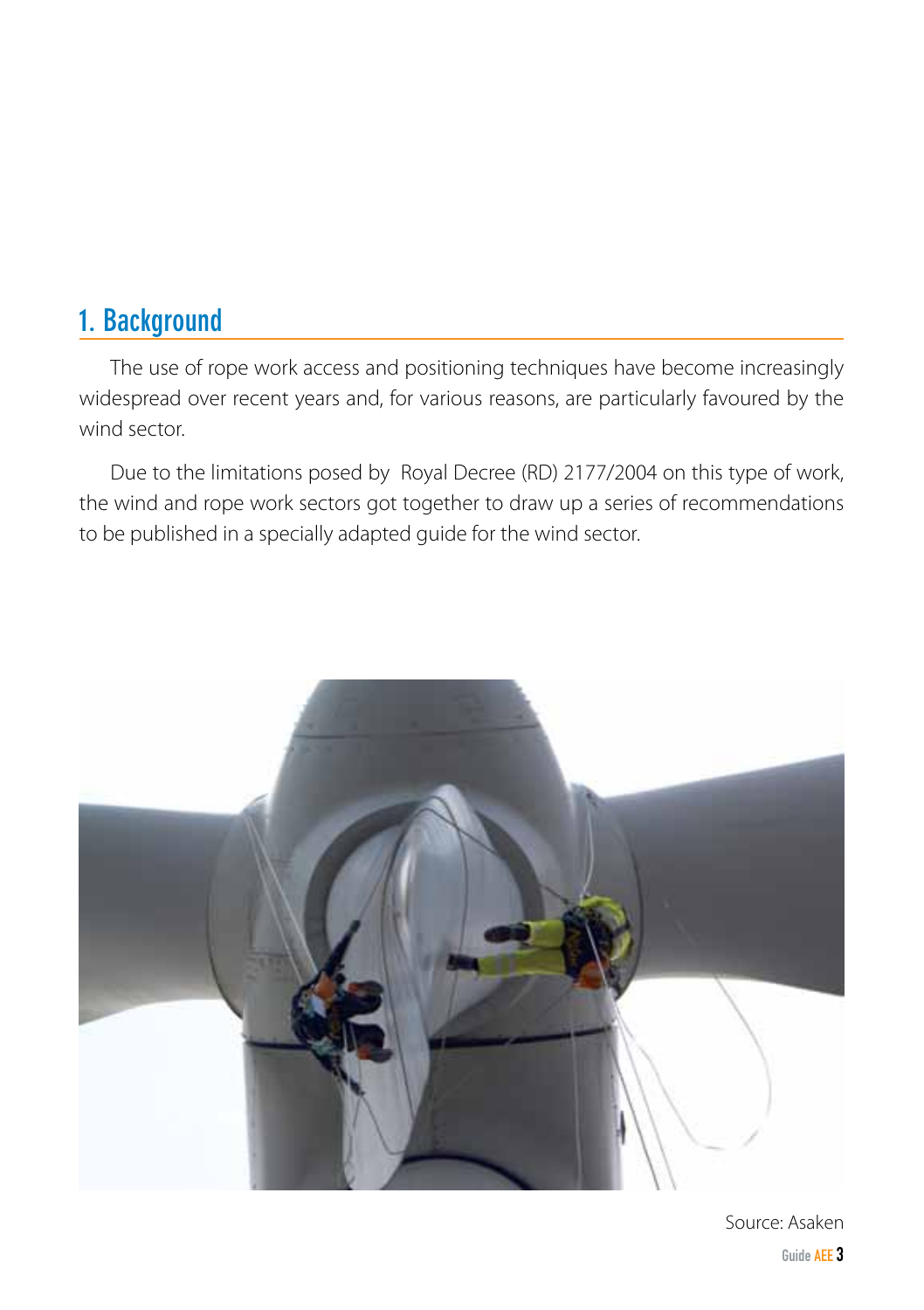## **2. Objective**

The use of rope work for access and positioning as a practice for carrying out sporadic work at height is referred to in RD 2177/2004 as follows:

#### "4.1.3 The use of rope work access and positioning techniques will be limited to those circumstances in which a risk assessment indicates that such work can be carried out safely and, also, providing that the use of other safer equipment is not viable".

In November 2011, and in compliance with RD 2177/2004, the National Institute for Health and Safety in the Workplace (Instituto Nacional de Seguridad e Higiene en el Trabajo-INSHT) published the new edition of the *Technical Guide to the assessment and prevention of risks related to working equipment.* The guide contained recommendations for the use of equipment for sporadic work at height, including vertical rope work.

The present Guide sets out to establish criteria for rope work access and positioning techniques in the wind sector based both on the INSHT guidelines and on consensus between the wind sector and the National Association of Vertical Work Companies (Asociación Nacional de Empresas de Trabajos Verticales-ANETVA).

From those criteria, the aim is to establish basic guidelines and recommendations (beyond those of the technical guidelines set by RD 1215/1997) to help wind sector companies determine when rope work techniques should be used.

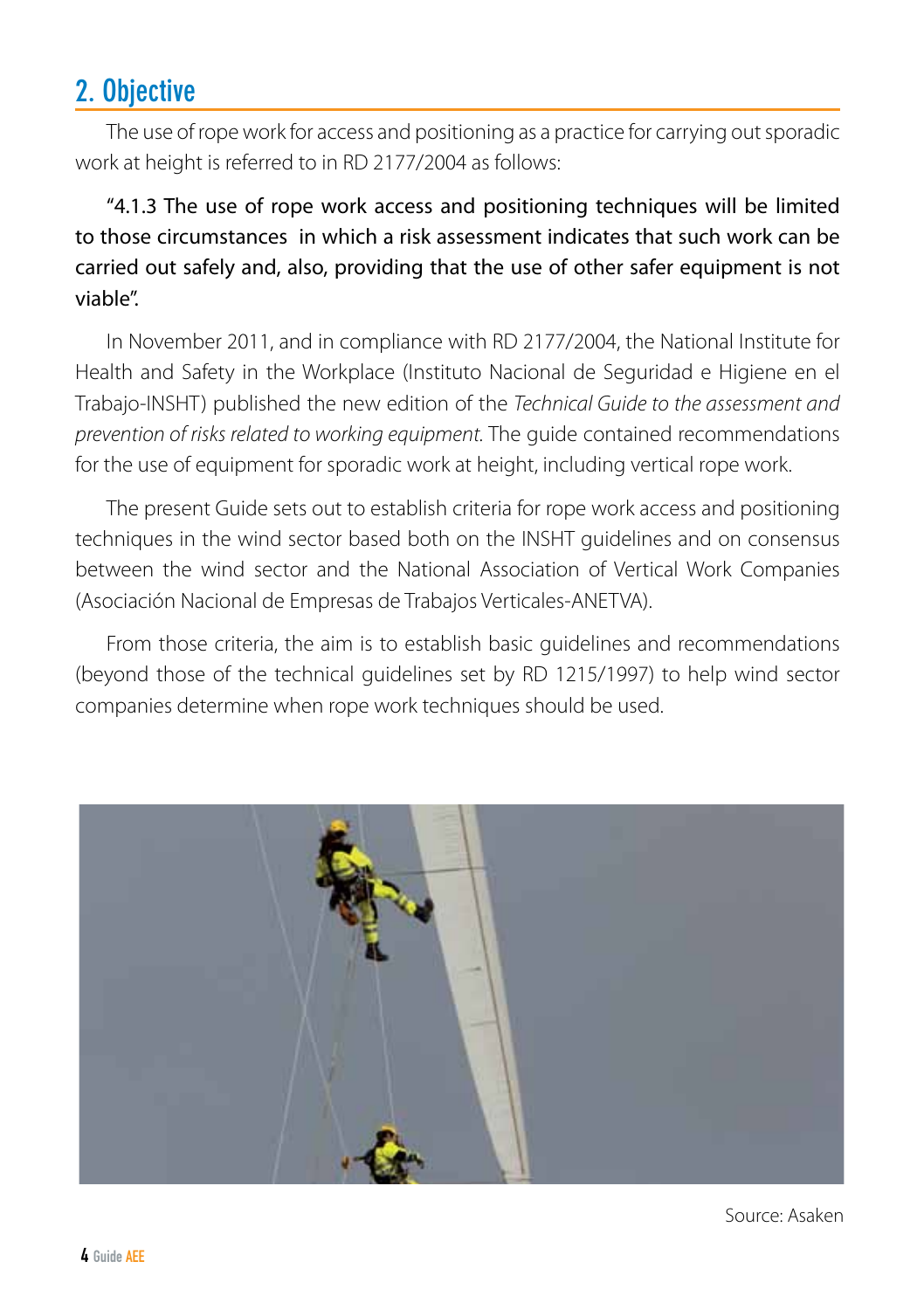## **3. Justifying the use of rope work access and positioning techniques**

Taking into account both RD 1215/1997 and INSHT guidelines, the use of rope work techniques for access and positioning for sporadic work at height is justified as follows:

Above all, and as a basic principle, the result of the risk assessment must provide guarantees that the work can be carried out safely.

#### 1. It is not technically possible to carry out the work using other equipment.

Such a case might occur within confined spaces, like inside a wind turbine tower, where there is not enough room for using or mounting other types of equipment.

#### 2. The mounting or use of other types of equipment involves higher risks than using rope work access and positioning.

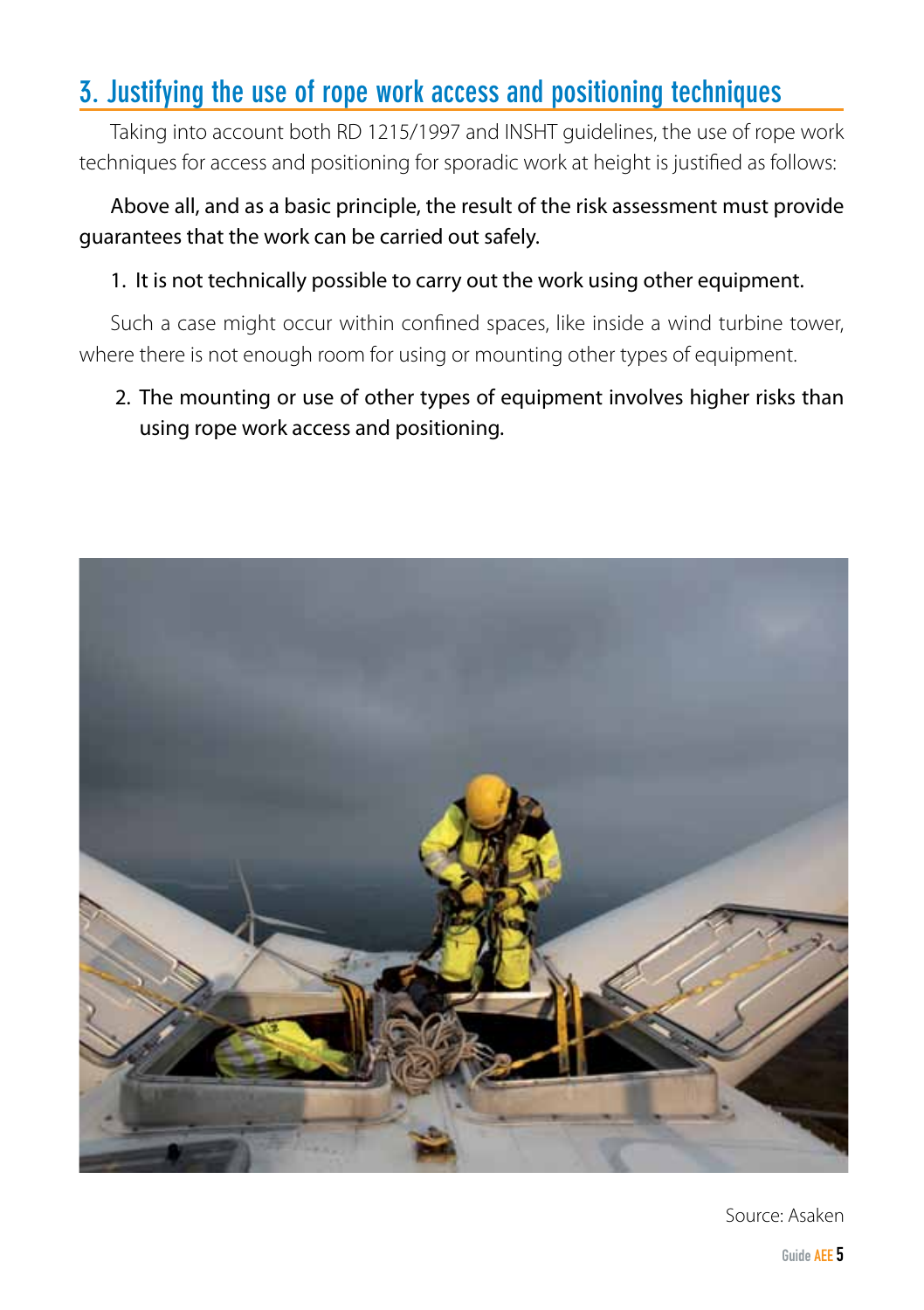Such a case might arise for access work, when the turbine base does not offer the proper safety conditions for installing or using other working equipment.

3. The work to be carried out either requires a short period of time or is urgent and the use of equipment other than rope work access and positioning equipment would take much longer to deploy. In such cases, the speed of deployment is the determining factor for the safety of people, especially if they are in need of aid, rescue or protection.

Such a case might arise during short inspection or repair work or urgent repair work to avoid exacerbating an anomaly.

The use of rope work access and positioning techniques are recommended when the work at hand is short, that is to say of no more than two weeks' duration for each turbine. It is also recommended when the situation requires urgent intervention and the time needed to deploy alternative working equipment would be much longer. The determining factor governing the speed of deployment is personal safety, especially if people are in need of aid, rescue or protection.

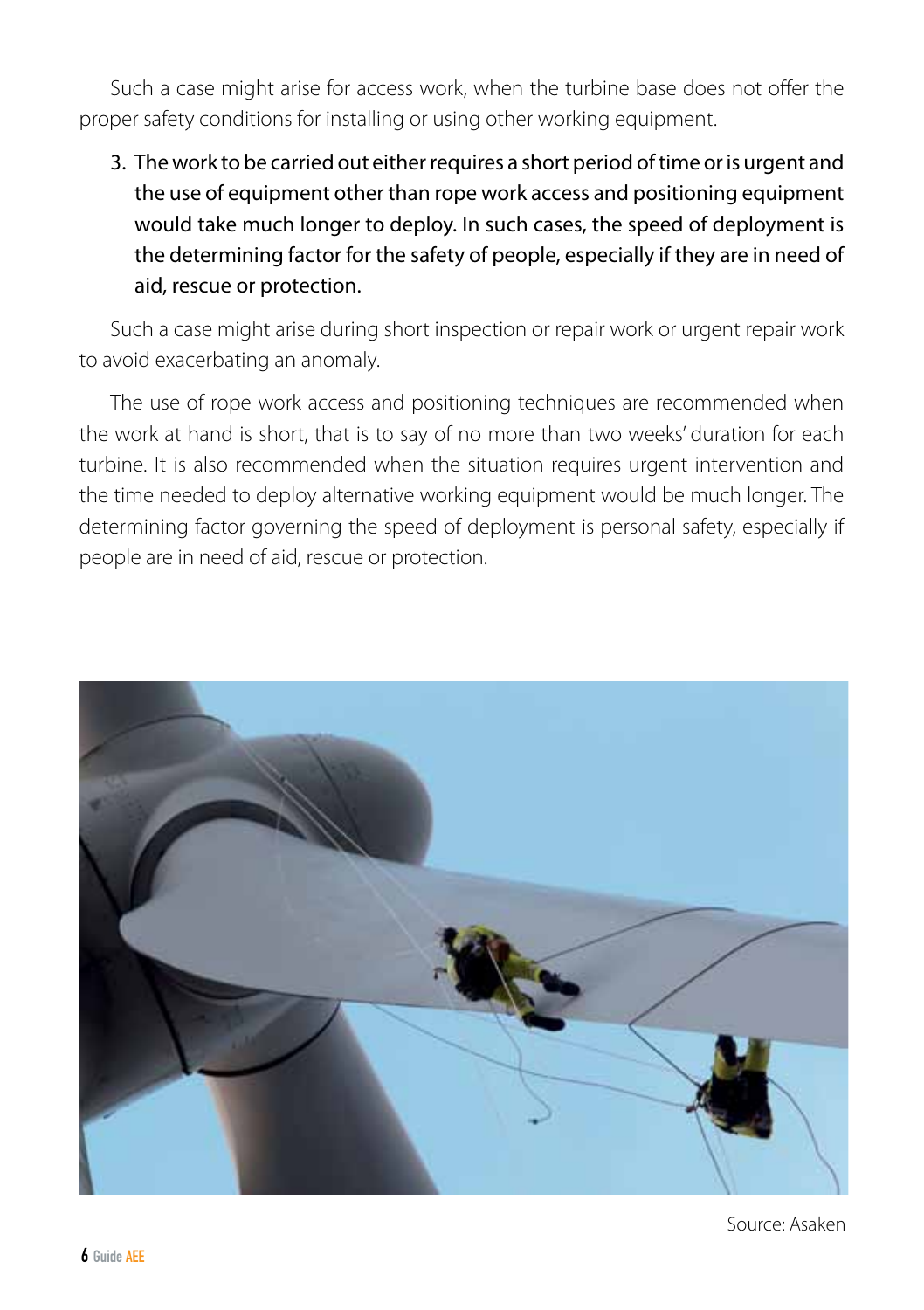# **4. Recommended activities for rope work access and positioning techniques**

Activities where rope work access and positioning techniques are recommended include the following:

- Work inside the tower, not accessible from fixed platforms.
- Blade inspection.
- Short duration blade repair.
- Urgent blade repair.
- Work on tower and nacelle exteriors.

The rope worker may carry material and tools weighing up to 10 kg in total when suspended. When total weight of tools and material exceeds 10 kg, an auxiliary rope must be used.

The maximum time of uninterrupted suspension is four hours. The worker must always carry a rope worker seat.

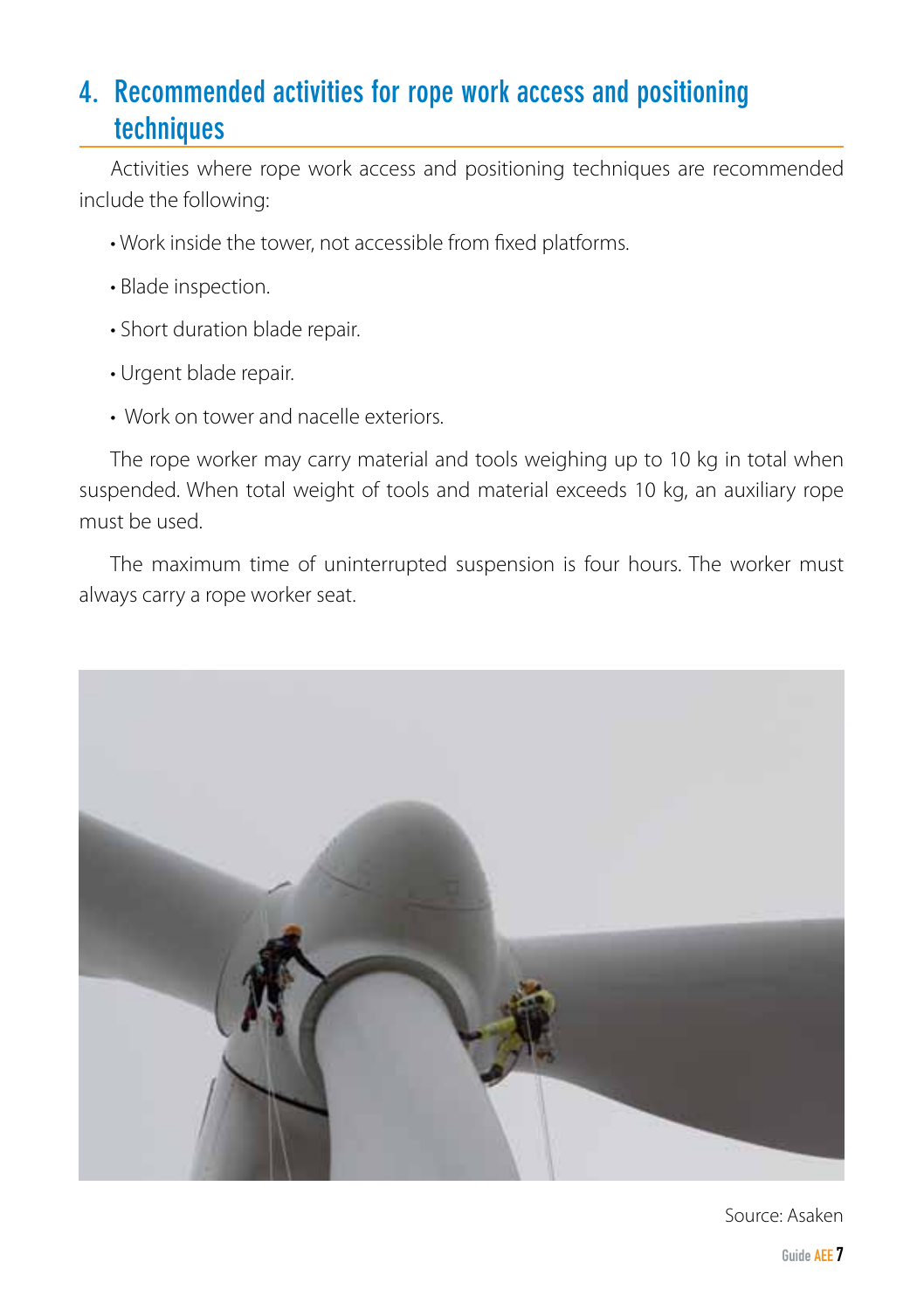## **5. Weather condition considerations**

Weather conditions affect all types of work carried out on both the interior and exterior of wind turbines, regardless of the working equipment being used (elevators, scaffolding and rope work, among others). The present document makes reference to the recommendations applicable to rope work techniques only. Similar recommendations are applicable to work with other methods and equipment not mentioned here.

The main weather factors to be taken into account are:

- Wind.
- Temperature.
- Precipitation.

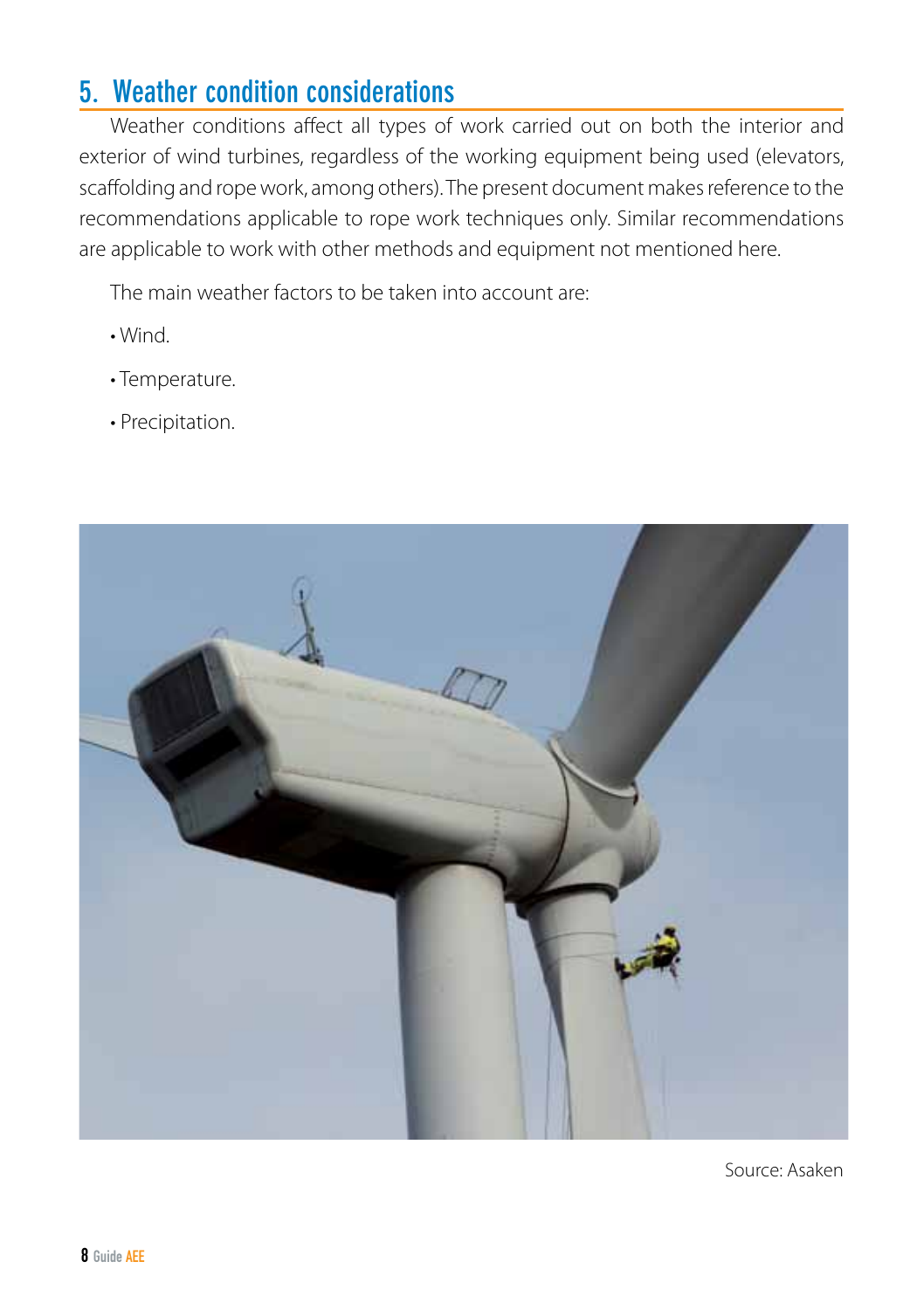## **5.1 Wind**

As a rule, the maximum wind speed permissible for rope work is 12 m/s and the rotor must always be blocked in the position of least resistance.

The following table shows the range of wind speeds, up to the maximum permissible for rope work, always providing the security measures indicated in the Risk Assessment are adopted.

| ROPE WORK ACCESS TECHNIQUES |               |                                                                                                       |  |  |  |  |  |  |  |  |
|-----------------------------|---------------|-------------------------------------------------------------------------------------------------------|--|--|--|--|--|--|--|--|
| <b>WIND FORCE</b>           | m/s           | <b>RISK ASSESSMENT</b>                                                                                |  |  |  |  |  |  |  |  |
| $\Omega$                    | $0 - 0.2$     |                                                                                                       |  |  |  |  |  |  |  |  |
|                             | $0.3 - 1.5$   | Safe Operation<br>Work may be carried out without                                                     |  |  |  |  |  |  |  |  |
| $\mathcal{P}$               | $1.5 - 3.3$   | danger from the wind                                                                                  |  |  |  |  |  |  |  |  |
| 3                           | $3.4 - 5.4$   |                                                                                                       |  |  |  |  |  |  |  |  |
| $\overline{4}$              | $5.5 - 7.9$   | Wind range with possible dangers                                                                      |  |  |  |  |  |  |  |  |
| 5                           | $8 - 10.7$    | Work is possible as long as proper safety<br>measures are carried out in accordance                   |  |  |  |  |  |  |  |  |
| 6                           | $10.8 - 12.0$ | with the Risk Assessment                                                                              |  |  |  |  |  |  |  |  |
| $\overline{7}$              | >12.0         | Danger. All work must be halted, equipment<br>dismantled and the danger site abandoned<br>immediately |  |  |  |  |  |  |  |  |

In all cases, the maximum time period for uninterrupted suspension must not exceed four hours.

#### **5.2 Temperature**

High or low temperatures must be taken into account in the risk assessment, in order to determine the time duration of the work and the necessary protection and prevention measures.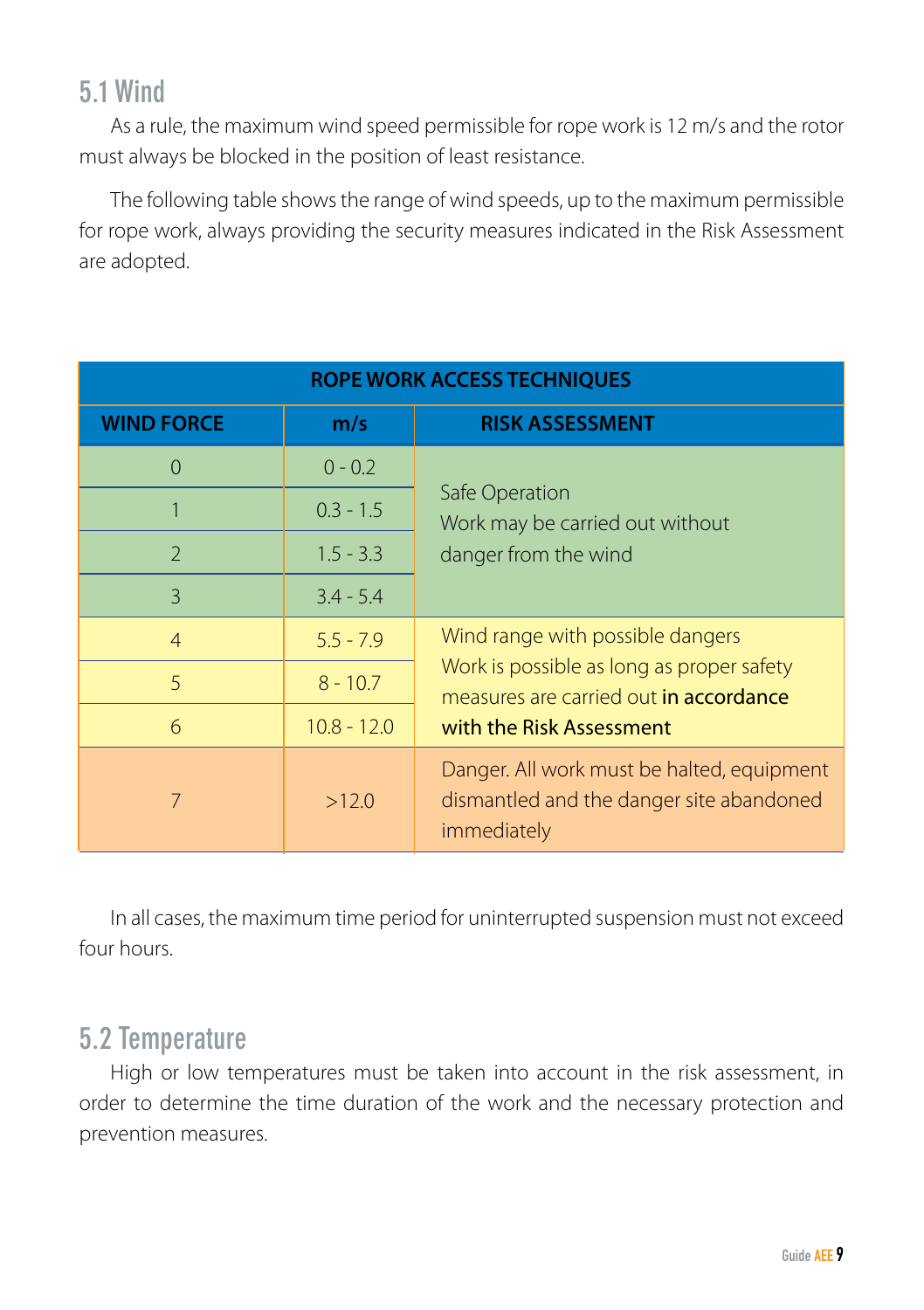#### **5.2.1 Low temperatures**

The following graph proposes work limits taking into account low temperatures and wind speeds:

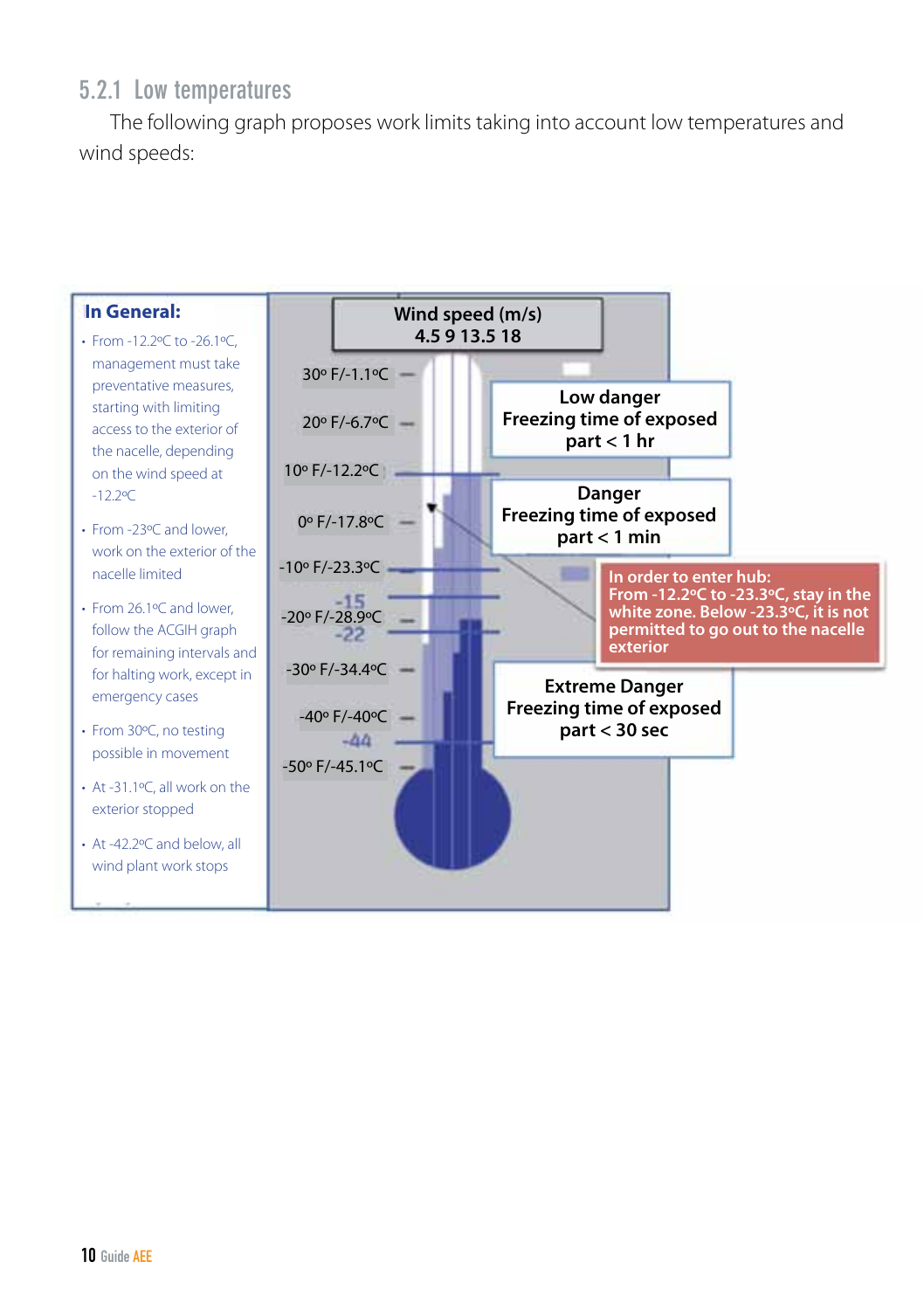#### **5.2.2 High temperatures**

The following table shows the recommended limits for work at high temperatures and in accordance with the heaviness and demands of the work:

| Screening Criteria for Heat Stress Exposure (WBGT values in °C) for Eight-hour Work Day<br>(five days per week with conventional breaks) |                 |                 |                 |                 |                 |                 |                 |                   |  |  |  |  |
|------------------------------------------------------------------------------------------------------------------------------------------|-----------------|-----------------|-----------------|-----------------|-----------------|-----------------|-----------------|-------------------|--|--|--|--|
|                                                                                                                                          | Acclimatised    |                 |                 |                 | Unacclimatised  |                 |                 |                   |  |  |  |  |
| <b>Work Demands</b>                                                                                                                      | Light           | Moderate        | Heavy           | Very heavy      | Light           | Moderate        | Heavy           | <b>Very heavy</b> |  |  |  |  |
| 100% work                                                                                                                                | 29.5C/<br>85.1F | 27.5C/<br>81.5F | 26.0C/<br>78.8F |                 | 27.5C/<br>81.5F | 25.0C/<br>77F   | 22.5C/<br>72.5  | ٠                 |  |  |  |  |
| 75% work: 25% rest                                                                                                                       | 30.5C/<br>86.9F | 28.5C/<br>83.3F | 27.5C/<br>81.5F |                 | 29.0C/<br>84.2F | 26.5C/<br>79.7F | 24.5C/<br>76.1F | -                 |  |  |  |  |
| 50% work: 50% rest                                                                                                                       | 31.5C/<br>88.7F | 29.50/<br>85.1F | 28.5C/<br>83.3F | 27.5C/<br>81.5F | 30.0C/<br>86.OF | 28.0C/<br>82.4F | 26.5C/<br>79.7F | 25.0C/<br>77F     |  |  |  |  |
| 25% work: 75% rest                                                                                                                       | 32.5C/<br>90.5F | 31.0C/<br>87.8F | 30.0C/<br>86.0F | 29.5C/<br>85.1F | 31.0C/<br>87.8F | 29.0C/<br>84.ZF | 28.0C/<br>82.4F | 26.5C/<br>79.7F   |  |  |  |  |

\* For unacclimatised workers, the permissible heat exposure TLV should be reduced by 2.5ºC

\*\* To determine whether workers are acclimatised, it should be noted that acclimatisation is reached by most people between 4 and 16 days of regular work in heat conditions for two hour a day

Examples of work load: (the first references are taken directly from the ACGIH table; the examples within brackets are specific to work on wind turbines)

Light work – sitting or standing to control machines, performing light hand or arm work

Moderate work – walking about, with moderate lifting and pushing (wind examples: ascents, pitch battery changes, cleaning)

Heavy work – pick and shovel work, digging (wind examples: changing bigger components, tensioning the yaw friction system, repairing gearbox)

Adopted from: 2001 TLVs and BEIs: Threshold Limit Values for Chemical Substances and Physical Agents and Biological Exposure Indices. Cincinnati, Ohio: American Conference of Governmental Industrial Hygienists, 2001. p. 171-172.

#### **5.3 Precipitation**

Precipitations, by way of rain or snow, should be taken into account as part of the risk assessment in order to determine the viability of carrying out rope work on the wind turbine exterior, regardless of the working equipment used.

It should be noted that the weather conditions in question will affect all types of work carried out on the wind turbine, regardless of the working equipment used.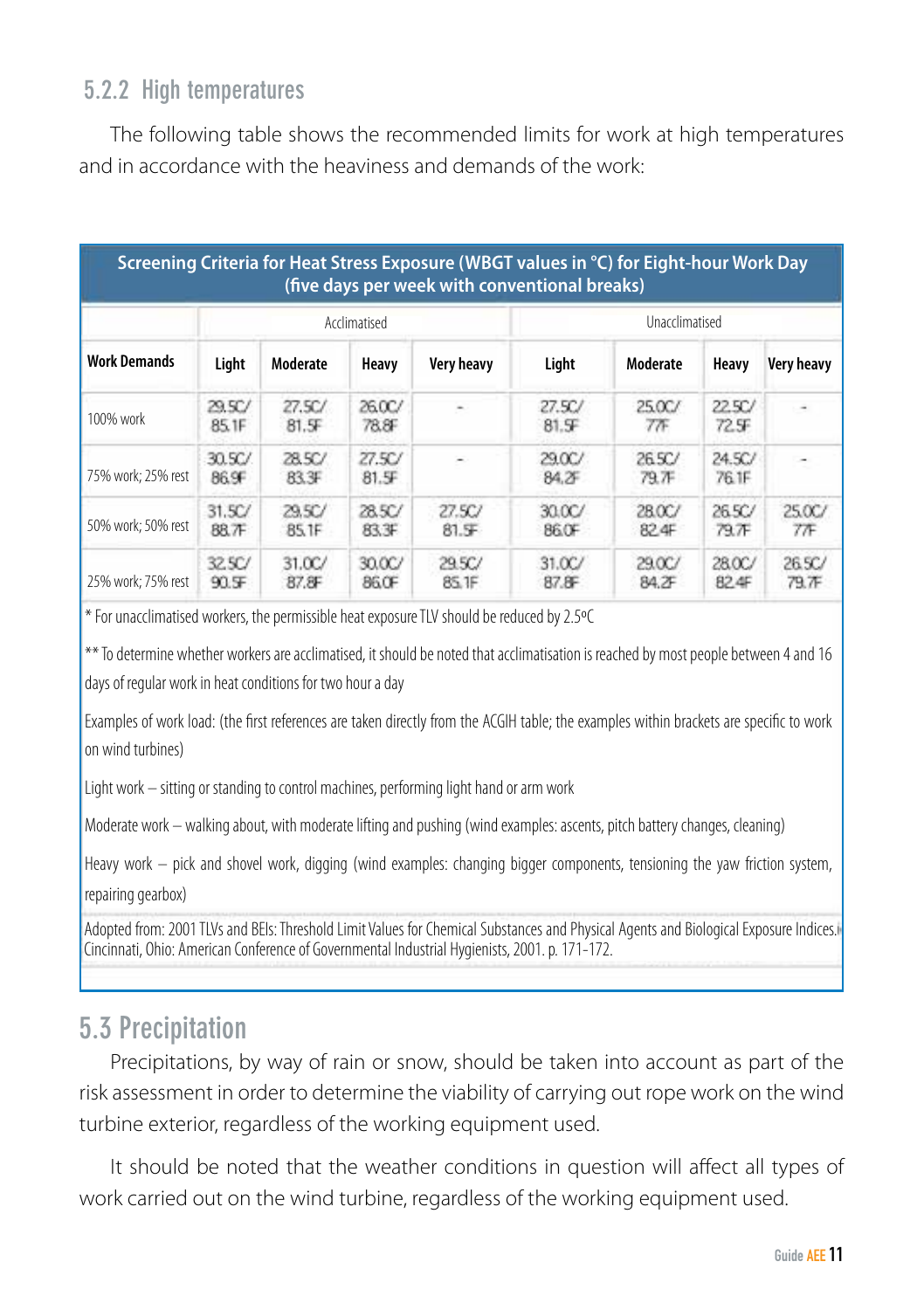# **6. Capacity an d competence requirement of workers for using rope work access and positioning equipment and techniques**

Vertical rope work access and positioning techniques within the wind sector are subject to basic mounting and operation guidelines.

Rope workers must have specific theory and practical training in installing and handling the equipment and materials used in order to ensure safety and efficacy. Guidelines include techniques for rescuing a suspended worker.

Regulation requires rope work to have a Preventative Resource agent present throughout the execution of work.

Apart from a basic ORP qualification, that agent must possess advanced training in the work procedure application, the mounting systems, PPE to use, rescue techniques and first aid.

Both the basic and advanced training must be supported by certificates. The established training certificates from the Associations of Vertical Work Companies (i.e. ANETVA, IRATA and FISAT, among others) are a point of reference.



Autor: Iñaki Escubi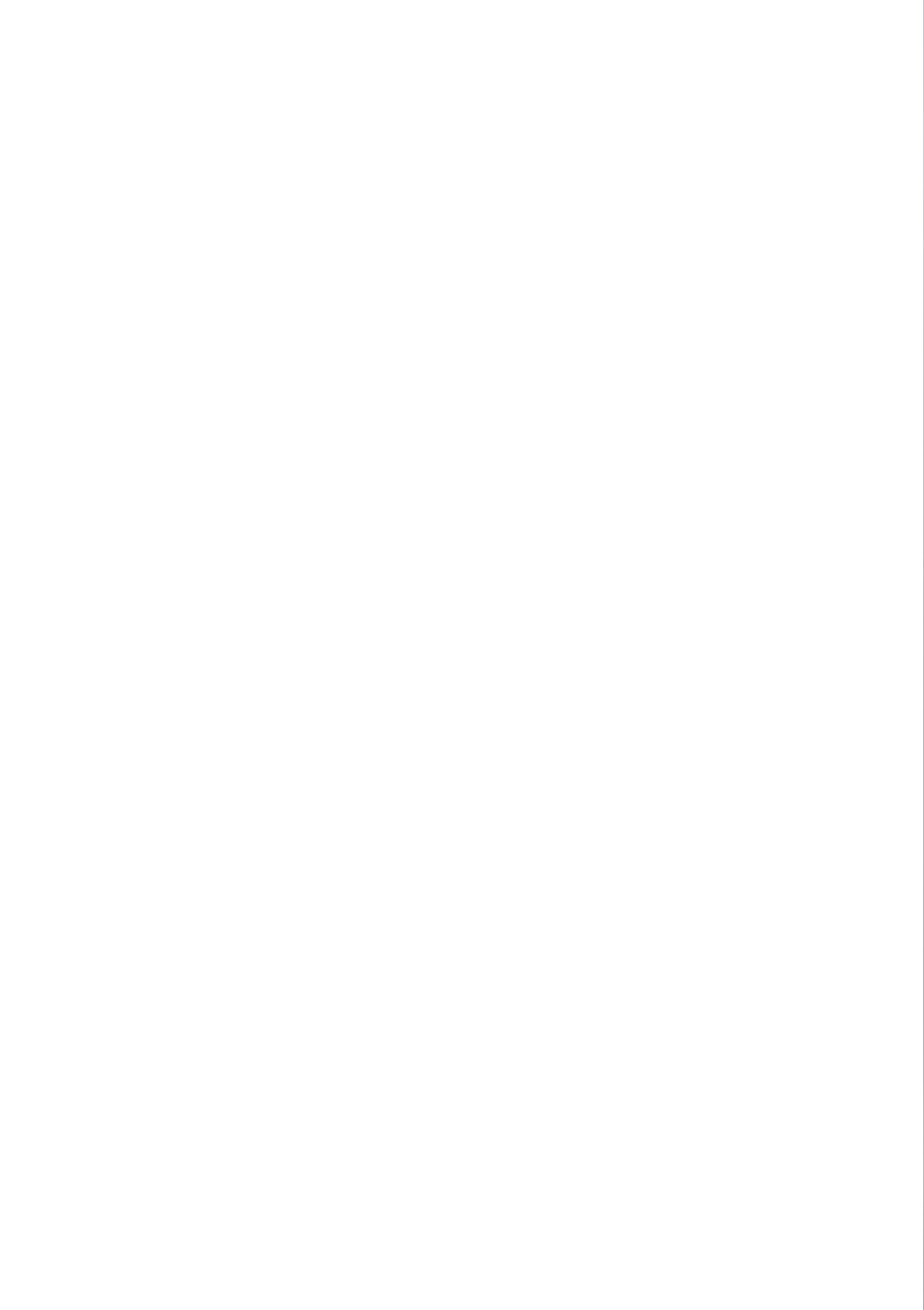